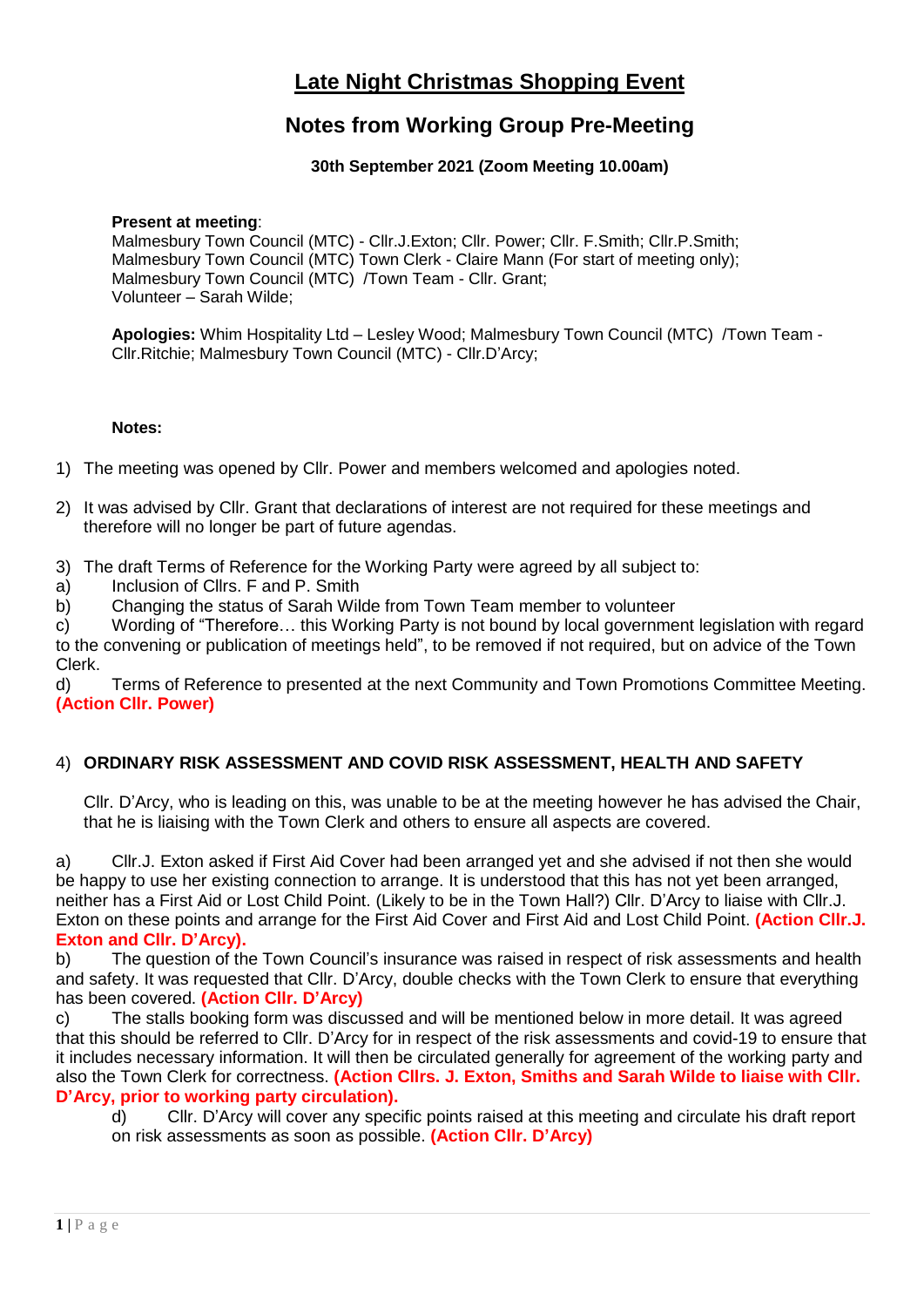### 5) **STEWARDS, Inc. ARMY, ROAD SET UP, MARKET CROSS/ ROAD CLOSURES** (liaising with the Town Clerk).

Cllr. Ritchie, who is leading on this, was unable to be at the meeting. Some points were raised during discussion which are for attention as follows:

a) The outdoor market at the Market Cross, was in the remit of Cllr. Ritchie to organise, when it was suggested that a separate market should take place there. However, as a specific market is not being arranged, it was agreed that this will now fall to Cllrs. F. and P. Smith, and J. Exton to organise this space with stalls as part of the rest of the High St. Also with Sarah Wilde, due to the activities in the Market Cross. See notes below. **(All Please Note).**

b) Cllr. Grant recommended that contact should be made with the NCO leading the army personnel team. If the NCO is not familiar with the town, or even if they are, it would be advisable for a pre meeting to be arranged to walk the areas and to ensure that all parties are fully briefed as to what will be required on the day and evening. **(Action Cllr. Ritchie).**

c) It was also raised that an agreement needs to be put in place for the Jackdaw's to provide refreshments for the army personnel and others. This has been done before. If not in the notes, then suggest Cllr. Ritchie liaises with Sarah Wilde and Cllr.J. Exton. **(Action Cllr. Ritchie).**

d) Signage is usually put out a week before (from Harper's Lane?). The office needs to ask Shaun and Graham to do this, so advised for Cllr. Ritchie to make arrangements for signage to be collected, (see g) ii) below), and to liaise with Town Clerk re staff. N.B. There is a sheet packed away with the signs which mentions where they are to go. **(Action Cllr. Ritchie).**

e) The stewards will need to have a plan in place to help disabled to get through the blocked road, if not in notes, then to liaise with Cllr. J. Exton for previous experience. .**(Action Cllr. Ritchie).**

f) The Abbey, Kings Arms and Old Bell need to be advised about road closures and traffic not being able to get through. Sarah Wilde may contact the Abbey. **(Action Cllr Ritchie with the Town Clerk/ Office).**

g) It was noted that full stewarding details are Sarah Wilde's and Cllr. J. Exton's notes of previous events which were circulated. However, the location of equipment was queried and that it is confirmed who will take responsibility for ensuring it is available at the event. Equipment mentioned as follows:

- i) Yellow Hi-Vis jackets for stewards etc. Believed to be at the Town Hall, but needs to be checked?
- ii) Bollards and metal signs to be borrowed from Carnival. This needs to be arranged and also collection from Harpers Lane? There should be a sheet with instructions as to location, otherwise liaise with Sarah Wilde. .**(Action Cllr. Ritchie).**
- h) There will be a further update on progress at the next meeting.

### **6) SETTING UP HIGH ST AND STALLS INC. ORGANISING PITCH PLAN FOR EVENING AND INDOOR MARKET**

Sarah Wilde**,** F. & P. Smith and Cllr. J. Exton advised of group meetings since our last working party meeting and the following were discussed:

a) 'Plan B' was discussed again should the LNS event not be able to go ahead, for instance if there is a Covid-19 restriction or the like. Cllr. J Exton has kindly offered to liaise with Catherine Burke on this. There has been a suggestion of arranging on online draw for the community groups involved who have nothing to sell as such. It was decided that it would be too problematic to do this and an online market will be for the sale of goods and services only. **(Action Cllr. J. Exton is continuing to liaise with Catherine Burke).**

b) Cllr. J. Exton asked the whereabouts of two A Boards, which are used for outside of Santa's Grotto, as they are needed again, as well as being her son's property. Cllr. Grant advised they were stored in the Old School Room. Cllr. J.Exton advised she will check. (**Action Cllr. J. Exton).**

c) Cllr. J. Exton asked who was contacting the Fire Service? It was decided that she would do this, given existing connections with the Chris Harvey who is the local lead. It was agreed that Cllr. J. Exton to arrange and liaise with others in the working party to ensure placement of vehicle/ covid risk assessment etc. (**Action Cllr. J. Exton).**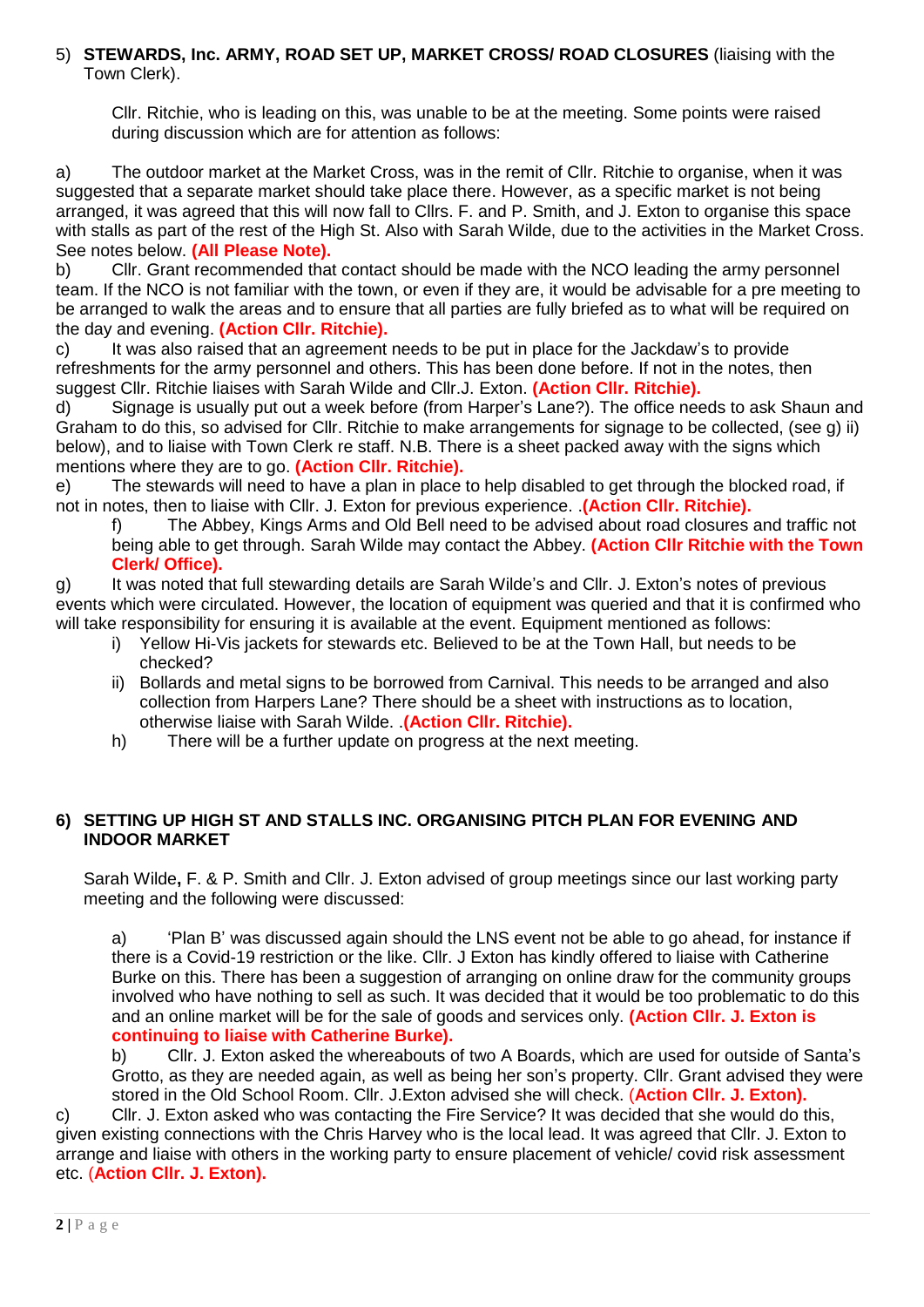d) First Aid Cover, First Aid point and Lost Child Point, were discussed. It was agreed that Cllr.J. Exton would liaise with Cllr. D'Arcy and ensure that these were arranged and in appropriate places. **(Action Cllr. J. Exton to liaise with Cllr. D'Arcy).**

e) Cllr. P.Exton has offered to arrange floodlights with Nurdens, to include an extra light. Location of lights as before, plus one. **(Action Cllr.P. Exton – update from Cllr. J. Exton).**

f) Sarah Wilde confirmed that she has booked the Umbrella Man.

g) Trees and lights – Claire Mann and Cllr. Doody to request trees from Willis Bros and make arrangements for the lights and decorations etc. Also, to liaise with Mike Hinwood re trees and lights. It was commented by Cllr. P. Smith that another 400? lights will need to be purchased. It was agreed that Cllr. Power will email Cllr. Doody and the Town Clerk to make sure that everyone was aware of what they were being asked to do and for them to liaise with Cllr. J. Exton and Ash Scott

h) (re: electric supply and cabling as he has agreed to help as well. Sarah Wilde offered to check with Mike Hinwood, to ensure that his trees and lights are put up early enough, to match the High St lights and in time for LNS. **(Action Cllr. Power, Cllr. Doody, Town Clerk and Sarah Wilde).**

i) Sarah Wilde advised that she thought the stall Christmas Lights are with the Office and she will email the Town Clerk to check whereabouts. **(Action Sarah Wilde).**

j) It was noted that Sarah Wilde, Cllr.J. Exton, Cllr. F. Smith would be meeting with Ash Scott re around the Market Cross, with a view to making this a more 'foodie' stall area. **(Action Sarah Wilde, Cllr.J. Exton, Cllr. F. Smith).**

k) A discussion re the booking form took place and this is noted under 8).

l) The indoor market in the Old School Room was discussed and Cllr J. Exton advised that Isaac Owen was probably prepared to take this on, but not the admin as he wishes to have an outside stall. Cllr. J. Exton advised she will see if she can think of someone else to cover this and discuss with other members of this group. Suggested set up time 3.30pm or before. (**Action Cllr. J. Exton).**

m) Stall Charges were discussed and it was agreed that existing tariff to remain.

n) A further update will be made at our next meeting.

## 7) **ENTERTAINMENT VARIOUS/ FATHER CHRISTMAS'S GROTTO AND OTHERS**

Sarah Wilde updated and discussed the following:

a) The Warden and Freeman Hall has been booked and the key will be available for collection the Thursday before, by Cllr. P Exton. Sarah Wilde to liaise with Cllr. P Exton. **(Action Sarah Wilde).**

b) Sarah Wilde to email Claire Mann at the Town Hall re the location of the Mayor's charity buckets for the elves. **(Action Sarah Wilde).**

c) Sarah to email Cllr. Doody to borrow St. Jo's school bell and Sarah also has a bell, both for use at the Grotto. **(Action Sarah Wilde).**

d) There will be three elves, plus Santa in the Grotto and a rota will be drawn up. **(Action Sarah Wilde).**

e) Sarah Wilde to ask Lisa re music for the Grotto and use of her Ipod/ lights. **(Action Sarah Wilde).**

f) A discussion was had about sweets in respect of Covid 19 precautions and it was agreed that Sarah would contact Cllr. D'Arcy before going forward on this. **(Action Sarah Wilde/ Cllr. D'Arcy).**

- g) Sarah Wilde confirmed that she has 'booked' the Bellringers.
- h) Sarah Wilde outlined a first timetable for the entertainment:
	- i) 5.45pm Bell Ringers
	- ii) 6.00pm Mayor's Address
	- iii) ???Athelstan Player Carols tbc?
	- iv) 6.20pm Malmesbury Morris Dancers
	- v) 6.45pm Community Choir
	- vi) 7.15pm to 8.00pm Town Band

Comperes for the Event were suggested and chosen: Cllr. Grant kindly offered to compere and will ask another Cllr to assist and advise who that is to Sarah Wilde. (The Mayor needs to walk around so can't compere). **(Action Cllr. Grant).**

j) Other outstanding actions: **(Action Sarah Wilde).**

- i) No confirmation vet received from Dave Sheppherd.
	- ii) Question was raised re PPL/ PRS for the Grotto and other music, has this been looked at and applied for?
	- iii) Will Ash Scott be providing a gazebo for the Community Choir?
	- iv) Will Ash be providing some strip lighting for the Market Cross?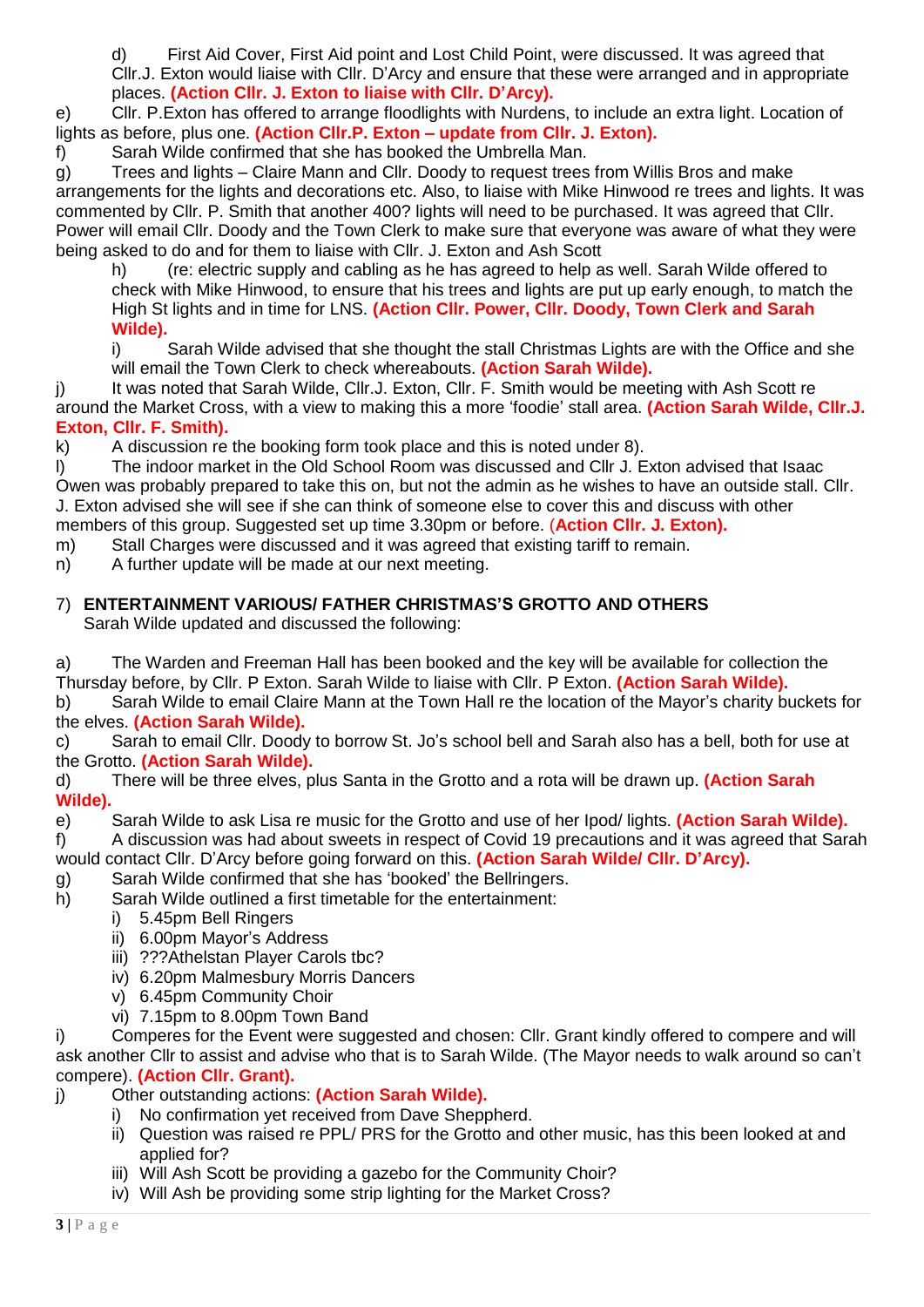### Extra Email Notes from Sarah Wilde 30/09/2020

### **Entertainment & Grotto**

| Entertainment   |                                      |                        |
|-----------------|--------------------------------------|------------------------|
| 5.30            | <b>Bell Ringers</b>                  | Confirmed              |
| 6.00            | Mayors address                       |                        |
| $6.05 - 6.20$   | Athelstan Players- Carols            | will confirm next week |
| $6.20 - 6.45$   | <b>Malmesbury Morris</b>             | Confirmed              |
| $6.45 - 7.15$   | <b>Community Choir</b>               | Confirmed              |
| 7.15-8.00       | Town Band                            | Confirmed              |
| Outstanding $-$ | <b>Dave Shepherd</b>                 |                        |
|                 | Gazebo for performers (Ash?)         |                        |
|                 | <b>Lighting etc</b> (Ash?)           |                        |
|                 | <b>Compere?</b> (Gavin $\&$ 1 other) |                        |

### Grotto

- key confirmed by Margaret Lamb for Market Lane
- Santa confirmed
- Elves- Fran, Catherine & Andy P
- Decorations confirmed (Fran)

Outstanding - Music (Lisa Gore) Sweets?- (to come under general Covid assessment) Additional Elf- rota Finger post (from Ash?) Collecting bucket (check with Claire) Bell for Elves (check with Catherine)

### **Other**

Arrange meeting with Ash & Lisa, Frances & Julie to get list of stall holders for the 'Farmers Market' element of the event and find out what help they're able to provide including stalls/ Gazebos lighting etc.

Email Mike Hinwood just to confirm event date and need for trees to eb up and advise that Claire my be in touch about Town Hall Trees separately

Email Abbey Office to advise of the date and check whether they were planning anything

### **8) PROMOTION ACTIVITY/ OTHER**

Update from Cllr. Power.

a) Cllr. Power advised she put forward a report to the Community and Town Promotions Committee meeting of the Town Council and proposed the official setting up the working party and to arrange for a budget of up to £1,000 to be made available for the organisation of this event. Spending is delegated to the Chair of this Working Party with the Town Clerk.

b) It was discussed that a Save The Date and a Booking Form should go out asap. It was agreed that a group zoom meeting of Cllr. J. Exton, Cllr. F. Smith, Sarah Wilde and Cllr. Power will be arranged for 2pm Monday 4/10/2021 to discuss. In the meantime, a copy of Carnival's form, but liaison with Cllr. D'Arcy